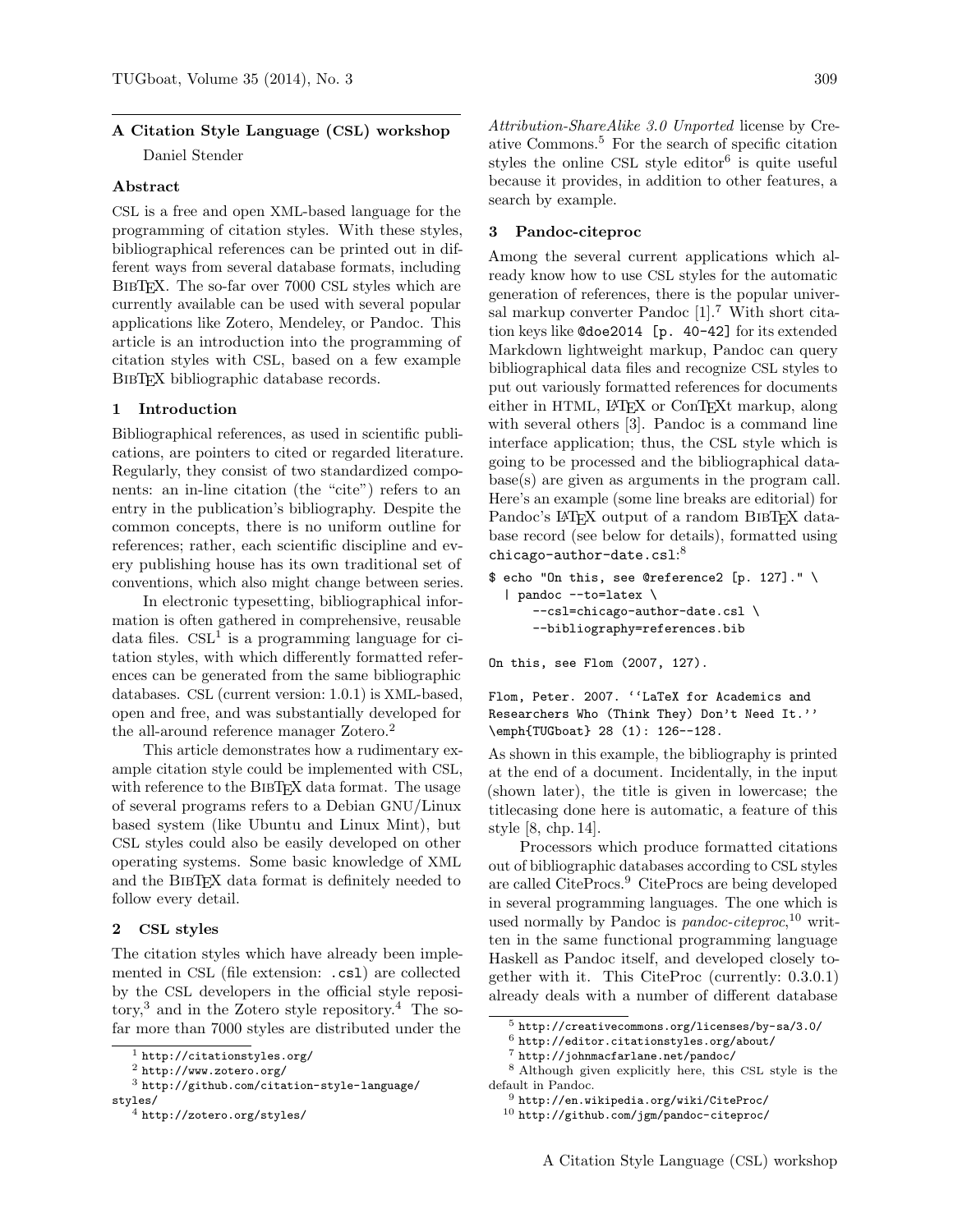formats, but it's said that it works best with BIBTFX resp. BIBLATEX [\[4\]](#page-5-3) databases so far.<sup>[11](#page-1-0)</sup>

## 4 Developing CSL styles

CSL styles are XML, and therefore the whole related XML tool chain can also be used with them. For somebody who deals with XML regularly, a specialized editor is useful, but fundamentally CSL styles can be created and modified with any text editor. CSL is described in detail in the specification [\[10\]](#page-5-4), and the primer which has been written by the developers [\[9\]](#page-5-5) is a good starting point for beginners.

CSL is standardized as an XML grammar in the schema language RELAX  $NG<sub>1</sub><sup>12</sup>$  $NG<sub>1</sub><sup>12</sup>$  $NG<sub>1</sub><sup>12</sup>$  and in principle any CSL style file can checked with an XML validator against the CSL schema to determine if it is correct (valid).[13](#page-1-2) Unfortunately, some validators, for example xmllint (Debian package: libxml2-utils), cannot cope with XML schemes in RELAX NG compact syntax like the one shipped by the CSL developers (file extension: .rnc); the scheme has to be converted (e.g. with Trang) into the regular RELAX NG syntax (file extension: .rng) before a CSL style can be validated against it:

```
$ git clone https://github.com/\
citation-style-language/schema.git
Cloning into 'schema' [...]
$ trang schema/csl.rnc schema/csl.rng
$ xmllint --noout -relaxng schema/csl.rng \
    chicago-author-date.csl
chicago-author-date.csl validates
```
## 5 XML declaration and CSL header

The standard XML declaration commonly starts a CSL style file:

<?xml version="1.0" encoding="UTF-8"?>

Incidentally, although it is often suggested to be included, specifying the UTF-8 encoding like this could be omitted because UTF-8 is the XML default [\[2,](#page-5-6) p. 28].

The next thing which is needed is a well-formed CSL header to specify that the XML file is a CSL style. A standard CSL header goes like this:

<style xmlns="http://purl.org/net/xbiblio/csl" version="1.0" class="in-text">

This defines  $\langle style\rangle$  to be the root element, and the CSL namespace is set as the default with  $cmln s$ .<sup>[14](#page-1-3)</sup> That the style is compatible with CSL 1.0 is stated

```
13 http://github.com/citation-style-language/
schema/tree/v1.0.1/
```

```
<sup>14</sup> At no time will a connection to this url be established;
it's only for the purpose of identification.
```
by version, while the class attribute determines that this style provides cites in the running text by default, rather than as footnotes or end notes (which would be "note").

## 6 Info block

The next mandatory unit of a CSL style is an  $\langle info \rangle$ block, which provides metadata for labeling and identification. A typical info block looks like this:

```
<info>
```

```
<title>An example CSL style</title>
<id>http://www.danielstender.com/csldemo</id>
<updated>2014-09-18T23:53:00+02:00</updated>
</info>
```
Even if it is not intended to publish the style, there are at least three mandatory child elements that are meant for this purpose:

- $\langle title \rangle$  is the title of the CSL style as it is going to be displayed to users,
- $\langle id \rangle$  contains, like *xmlns* in the CSL header (see above), a random URI, which may be real or fictitious, and which is solely for identification purposes,
- $\langle updated \rangle$  carries a *xsd:dateTime* compliant time stamp<sup>[15](#page-1-4)</sup> of the last modification.

## 7 Example BIBTEX records

Before getting any deeper into CSL style programming, here are a few sample BibTEX records to be referred to hereafter to demonstrate how CSL works. A typical @Book entry type [\[5,](#page-5-7) chp. 13.2] goes like this

```
@Book{reference1,
```

```
author = {Kopka, Helmut and Daly, Patrick W.},
title = {A Guide to LaTeX and Electronic
           Publishing},
publisher = {Addison-Wesley},
year = 2004,address = {Boston},
edition = {Fourth}
```
The next one is an @Article data set of a (wellknown) journal whose issues are counted as volume numbers:

@Article{reference2,

|                                                         |  | $author = {Flom, Peter},$                       |
|---------------------------------------------------------|--|-------------------------------------------------|
|                                                         |  | $title = \{LaTeX for academics and researchers$ |
|                                                         |  | who (think they) don't need it},                |
|                                                         |  | $journal = \{TUGboat\},\$                       |
| $year = 2007,$                                          |  |                                                 |
| $volume = 28$ ,                                         |  |                                                 |
| $number = 1$ ,                                          |  |                                                 |
|                                                         |  | pages = ${126-128}$                             |
| $^{15}$ http://books.xmlschomata.org/rolaxng/ch10-77040 |  |                                                 |

<span id="page-1-4"></span><sup>15</sup> [http://books.xmlschemata.org/relaxng/ch19-77049.](http://books.xmlschemata.org/relaxng/ch19-77049.html) [html](http://books.xmlschemata.org/relaxng/ch19-77049.html)

<span id="page-1-0"></span> $11$  cf. Readme.md.

<span id="page-1-2"></span><span id="page-1-1"></span><sup>12</sup> <http://relaxng.org/>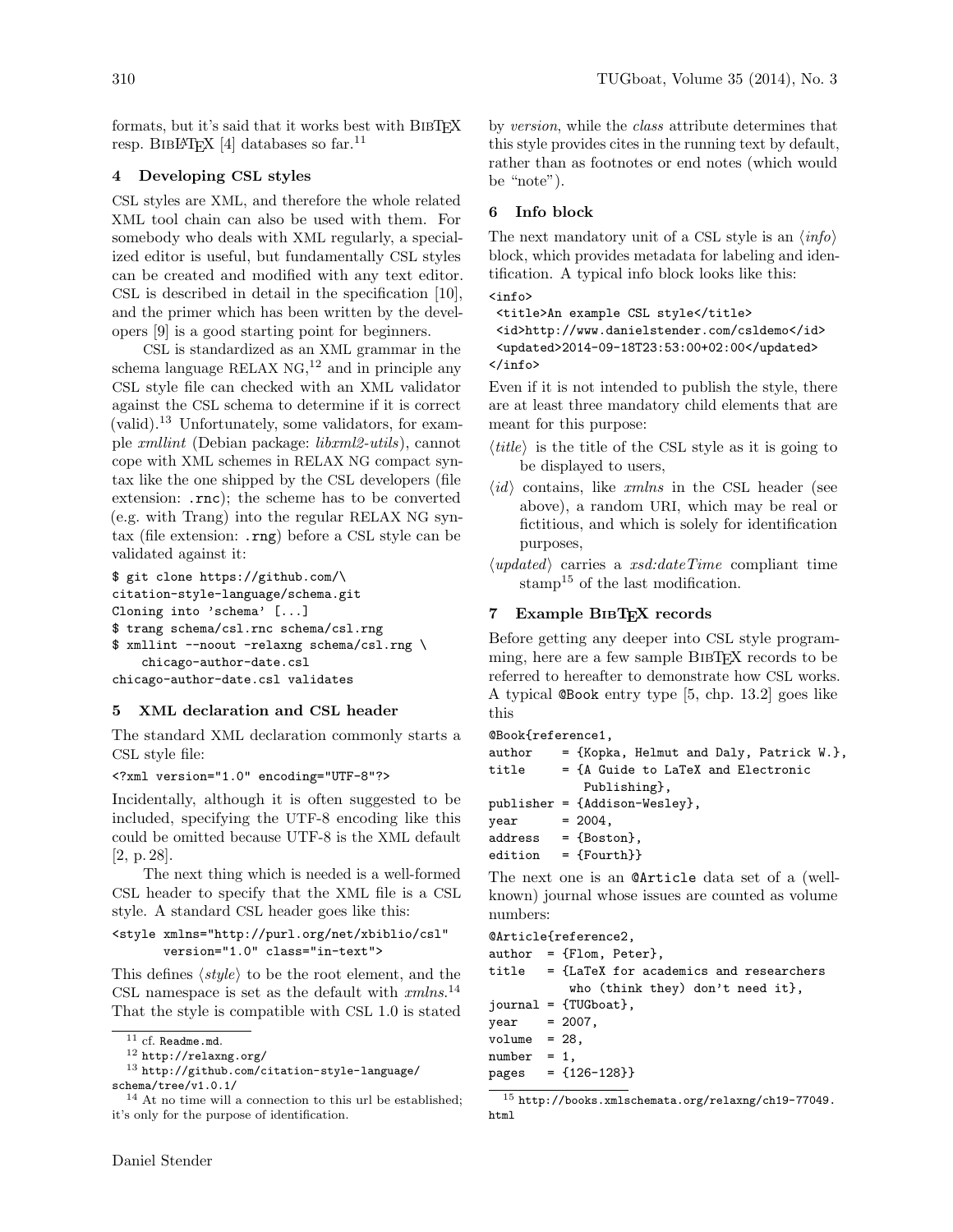And another @Article data set of a journal which appears monthly and doesn't have any issue numbers:

```
@Article{reference3,
author = {Sharma, Tushar},
title = {Why I never close Emacs},
journal = {Open Source For You},
year = 2014,pages = {53-55},month = \{jan\}
```
The main body of a CSL style consists of several instructions for how exactly the CiteProc is going to typeset citations, thus the cites and the corresponding references in the bibliography of a document, from standardized data records like these.

## 8 The cite

Another child element of  $\langle style\rangle$  is  $\langle macro\rangle$ . Multiple macros are permitted, and this element serves to deliver data and reusable formatting sets. The following macro provides the author surnames out of the BIBTFX data field *author*:

```
<macro name="surname">
  <names variable="author">
    <name form="short" and="symbol"/>
  </names>
</macro>
```
From the CSL variable author, which has the same name as the BIBTEX data field and initially also contains the full author names, <name form="short"/> extracts the surnames, while symbol for the attribute and specifies the ampersand as delimiter between multiple authors. Macro names (like "surname") are user-defined. Their result could be typeset with the rendering element  $\langle text \rangle$  (see below), but macros have necessarily to be written *before* they are referenced (the XML parser needs it this way).

Another macro fetches the year of the publica-tion out of the date variable<sup>[16](#page-2-0)</sup> issued:

```
<macro name="year">
  <date variable="issued">
    <date-part name="year"/>
  </date>
```
</macro>

In CSL, the year of the publication from the BIBTEX data field *year* isn't available independently; for example, *issued* also contains the BIBTFX field month, if the data item holds that. Thus, the year of the publication has to be extracted from issued like this, before it is available.

With these two macros it's already possible to set up an author–year cite. Also needed is the standard variable *locator*, which provides the page reference out of the citation key in the document source. The cite is described within the element  $\langle citation \rangle$ , looking, for example, like this:

```
<citation>
  <layout>
   <text macro="surname" suffix=" "/>
    <group prefix="(" suffix=")">
      <text macro="year"/>
      <text variable="locator" prefix=":\,"/>
   </group>
 </layout>
</citation>
```
Along with the  $\langle layout \rangle$  element,  $\langle citation \rangle$  has another child for sorting,  $\langle sort \rangle$ , which defines the order of multiple references within one and the same cite. When  $\langle sort \rangle$  isn't used, the order of appearance is kept as is the case here.

With a  $\langle citation \rangle$  block like this one the bibliographic records above could be cited easily, for example again with Pandoc:

```
$ echo "@reference1 [p. 100], @reference2
[p. 127], @reference3 [54-55]." \
  | pandoc --to=latex --csl=example.csl \
           --bibliography=references.bib
```

```
Kopka \& Daly (2004:\,100), Flom (2007:\,127),
Sharma (2014: \{54--55\}).
```
The parentheses and colon punctuation were set up using the *prefix* and *suffix* attributes of the  $\langle \text{group} \rangle$ element, above.

## 9 The bibliography

In CSL, how the full records appear is defined within the  $\langle bibliography \rangle$  block. Using the bibliographical records above as an example, we will set up a citation style resulting in the following (with \frenchspacing in effect):

[Kopka & Daly 2004] Helmut Kopka, Patrick W. Daly: "A Guide to LaTeX and Electronic Publishing". Fourth edition. Boston: Addison-Wesley 2004.

[Flom 2007] Peter Flom: "LaTeX for academics and researchers who (think they) don't need it". In: TUGboat 28,1 (2007), p. 126–128.

[Sharma 2014] Tushar Sharma: "Why I never close Emacs". In: Open Source For You 1/2014, p. 53–55.

The individual elements of this style can be implemented in CSL as follows. As was the case with  $\langle citation \rangle$ , everything which is going to be printed has to be put within the  $\langle layout \rangle$  child element of  $\langle bibliography \rangle$  (see p. [313](#page-4-0) for the complete code).

<span id="page-2-0"></span> $^{16}$  The CSL variables are divided into four different classes: standard, number, date, and name.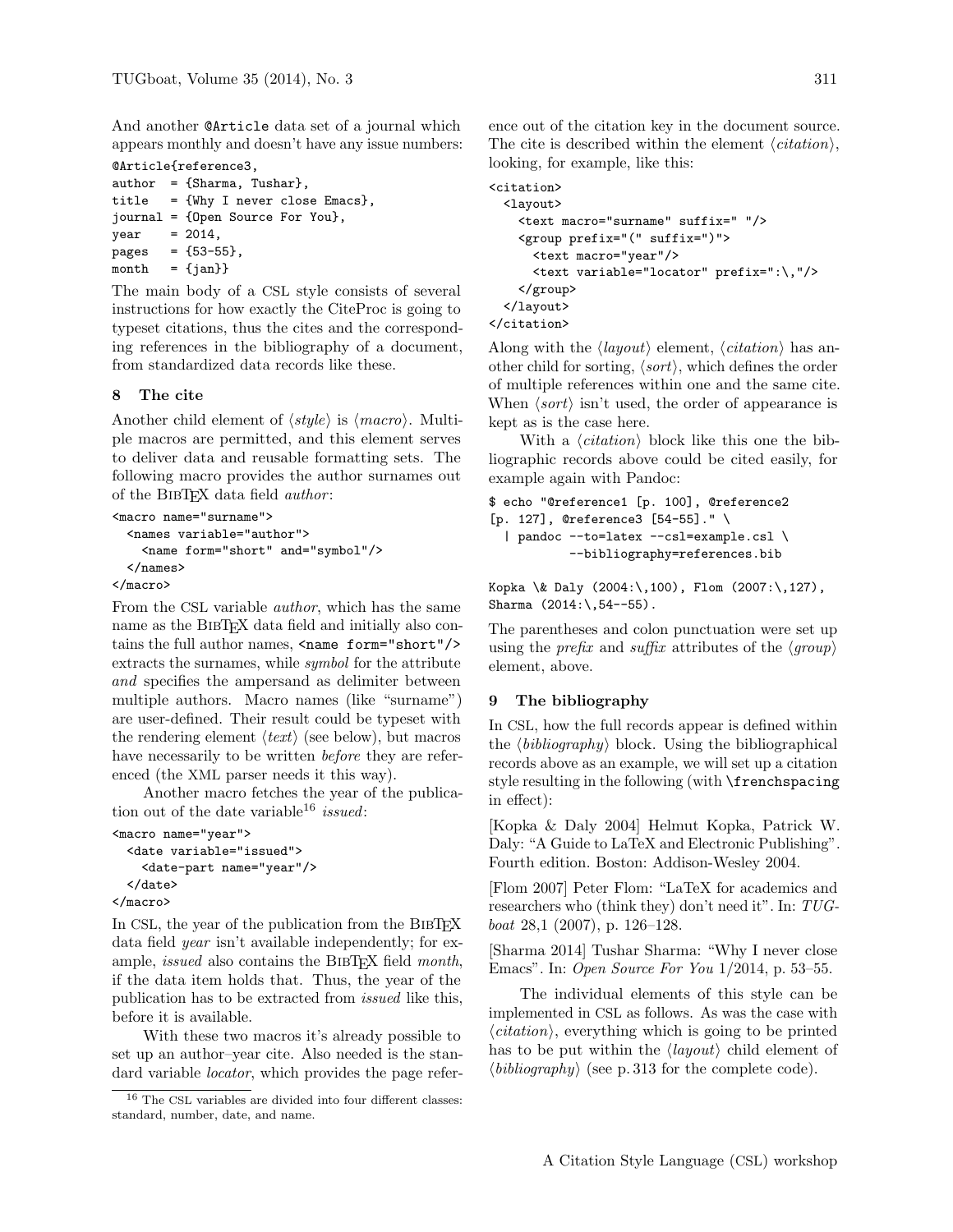# 9.1 Label

The first element that is going to be set up is a label which matches the cite. That's for the purpose of easily locating the corresponding record in the bibliography. As we did with  $\langle citation \rangle$  above, a label like this can be constructed using the macros surname and year:

```
<group delimiter=" " prefix="[" suffix="] ">
  <text macro="surname"/>
  <text macro="year"/>
</group>
```
# 9.2 Authors

As explained above, the CSL variable author contains the full author names. This information can easily be output directly with the rendering element  $\langle names \rangle$ , when it is needed:

```
<names variable="author" delimiter=", "
       suffix=":"/>
```
## 9.3 Title

The variable *title* is meant to be used with the rendering element  $\langle text \rangle$ :

```
<text variable="title" prefix=""" suffix=""."/>
```
Features like the wanted quotation marks are imple-mented in Unicode.<sup>[17](#page-3-0)</sup> The CiteProc converts them into LATEX standard quotes, if this is chosen as the output format (see below for the result).

## 9.4 container-title

The variable *container-title* represents the BIBT<sub>EX</sub> data field journal:

```
<text variable="container-title" prefix="In: "
      font-style="italic"/>
```
This variable remains empty when entry types like @Book are processed, and therefore nothing would be printed out in this case.

## 9.5 Journal issue

The following macro extracts the month of publication, which comes from the BibTEX field month, from the date variable issued:

```
<macro name="month">
  <date variable="issued">
    <date-part name="month" form="numeric"/>
  </date>
</macro>
```
In the same process, the month of appearance, which is commonly recorded in BIBT<sub>EX</sub> in the form of "jan", "feb", etc., $^{18}$  $^{18}$  $^{18}$  gets converted into the corresponding number by setting the attribute *form* to *numeric*.

Using this macro, we can define a second macro to render the desired output of the journal issue either as "volume, number (year)", or as "month/year" for journals appearing monthly:

```
<macro name="issue">
<choose>
 <if type="article-journal" variable="volume">
  <text variable="volume"/>
  <text variable="issue" prefix=","/>
  <text macro="year" prefix=" (" suffix=")"/>
  </if>
  <else-if type="article-journal">
  <text macro="month"/>
  <text macro="year" prefix="/"/>
  </else-if>
</choose>
</macro>
```
The CSL variable *issue* represents the BIBTEX field number. This macro checks whether the publication type is article-journal (a condition which is satisfied by **@Article** entry types of BIBT<sub>F</sub>X), and, depending on whether volume data for the record is available, prints the element of the reference in the desired way.

Generally, it's best to keep formatting switches dependent on publication type out of  $\langle bibliography \rangle,$ <sup>[19](#page-3-2)</sup> but it's fine to have a macro like this:

<text macro="issue" suffix=","/>

## 9.6 Page numbers

The page numbers in a BIBT<sub>EX</sub> data set are directly available through the rendering variable page. If a record carries any, they can be output with, for example:

```
<text variable="page" prefix="p. "/>
```
## 9.7 Edition

The same is true for edition, which also could be rendered directly, like this:

<text variable="edition" suffix=" edition."/>

However, although in theory it ought to be homoge-neous,<sup>[20](#page-3-3)</sup> when dealing with data files from different origins the literal BIBTEX field *edition* often carries

<span id="page-3-0"></span> $^{17}$  These are the Unicode entities U+201C LEFT DOUBLE QUOTATION MARK and U+201D RIGHT DOUBLE QUOTA-TION MARK.

<span id="page-3-1"></span><sup>18</sup> "For reasons of consistency the standard three-letter abbreviations (jan, feb, mar, etc.) should be used" [\[5,](#page-5-7) p. 765].

<span id="page-3-2"></span><sup>&</sup>lt;sup>19</sup> "The use of macros can improve style readability, compactness and maintainability. It is recommended to keep the contents of cs:citation and cs:bibliography compact and agnostic of item types (e.g., books, journal articles, etc.) by depending on macro calls" [\[10\]](#page-5-4).

<span id="page-3-3"></span><sup>20</sup> "However, the edition field poses a bit of a challenge. The BIBTEX standard way of specifying edition numbers is to use ordinal words with capital first letters such as "First", "Second", "Third" and so forth" [\[7,](#page-5-8) Q13].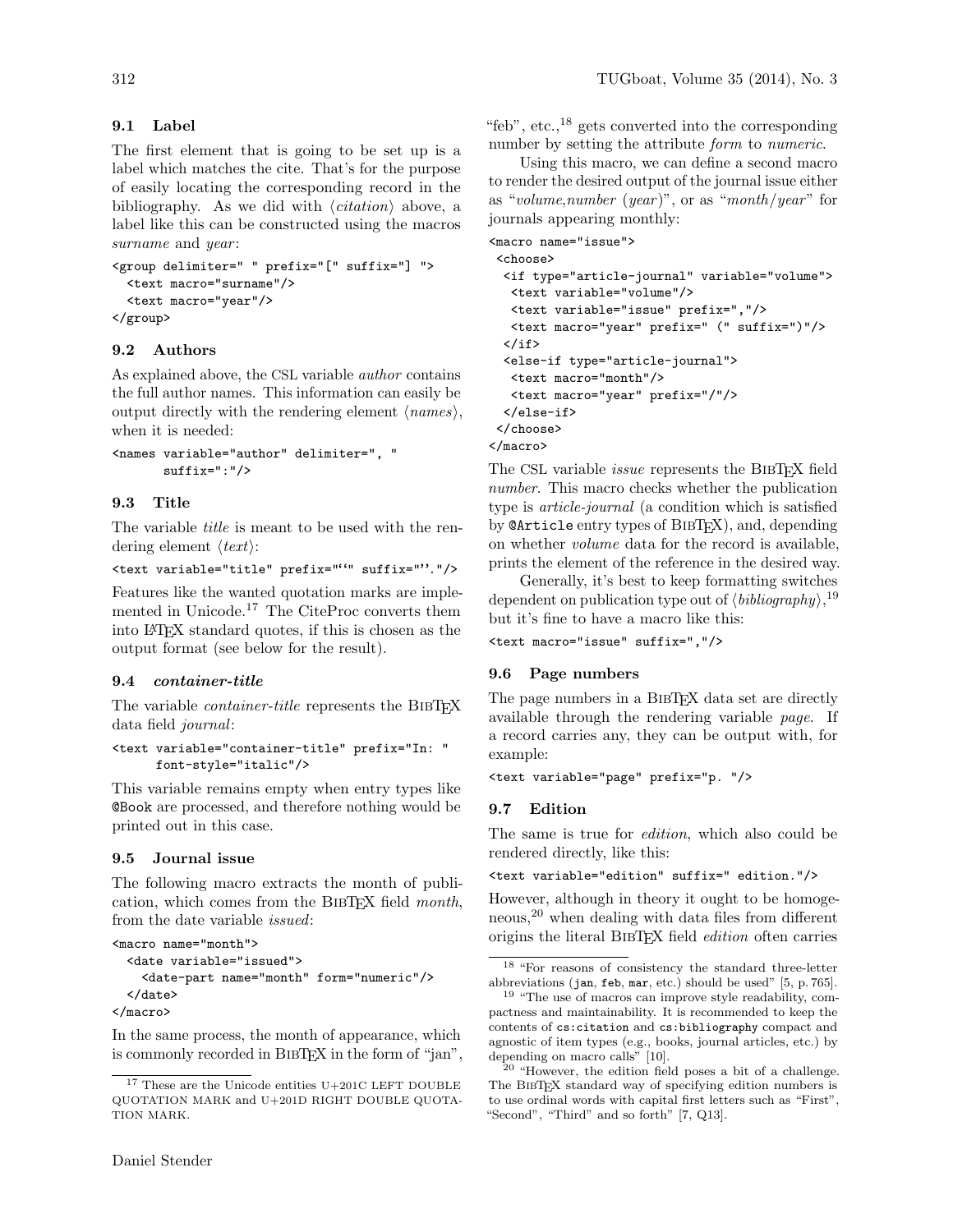```
Figure 1: The full code of \langle bibliography \rangle
```

```
<bibliography>
   <sort>
      <key macro="surname"/>
   </sort>
   <layout suffix=".">
      <group delimiter=" " prefix="[" suffix="] ">
        <text macro="surname"/>
        <text macro="year"/>
      </group>
      <group delimiter=" ">
        <names variable="author" delimiter=", " suffix=":"/>
        <text variable="title" prefix=""" suffix=""."/>
        <text variable="container-title" prefix="In: "font-style="italic"/>
        <text macro="issue" suffix=","/>
        <text variable="page" prefix="p. "/>
        <text variable="edition" suffix=" edition."/>
        <text macro="published"/>
      </group>
    </layout>
 </bibliography>
</style>
```
record types of different natures, such as "Second", "second", "2nd", "2", etc. Therefore, if a CSL style needs to be robust, and requires an exact format for edition information, type queries and conversions routines may be needed especially for this field. For this purpose, CSL provides a number of different tests for complex, conditional processing of data fields; for example, is-numeric returns a (Boolean) "false" if a variable has the form "Second", "second", etc.

#### 9.8 Publication details

The rendering of the publication details of books can be implemented like this:

```
<macro name="published">
<choose>
<if variable="publisher">
  <group delimiter=" ">
 <text variable="publisher-place" suffix=":"/>
 <text variable="publisher"/>
 <text macro="year"/>
 </group>
\langle/if>
</choose>
</macro>
```
This macro first checks whether the variable publisher is defined (which is not the case with @Article), and, if this is true, renders it together with publisher-place (which adopts the BIBTEX field *address*) and again the macro year in the desired way for this citation

style. This macro could be employed similarly to the others, with:

```
<text macro="published"/>
```
## 9.9 Sorting key

With an author–date citation style like this it's useful to install a sort order, or the records are going to appear in the order of occurrence of the corresponding cites, which is typically not wanted. The following sort key puts the entries of the bibliography into the alphabetical order of the author's surnames:

<sort> <key macro="surname"/> </sort>

#### 10 Result

With these features and the closing  $\langle \textit{style} \rangle$  root element, the very basic citation style which we intended to implement is completed. Like the others, this CSL style could be used to produce complete formatted citations out of the example BibTEX data.

The LAT<sub>EX</sub> formatted Pandoc output of the example references looks like this (with some editorial line breaks):

```
{[}Flom 2007{]} Peter Flom: ''LaTeX for
academics and researchers who (think they)
don't need it''. In: \emph{TUGboat} 28,1
(2007), p. 126--128.
```
{[}Kopka \& Daly 2004{]} Helmut Kopka,